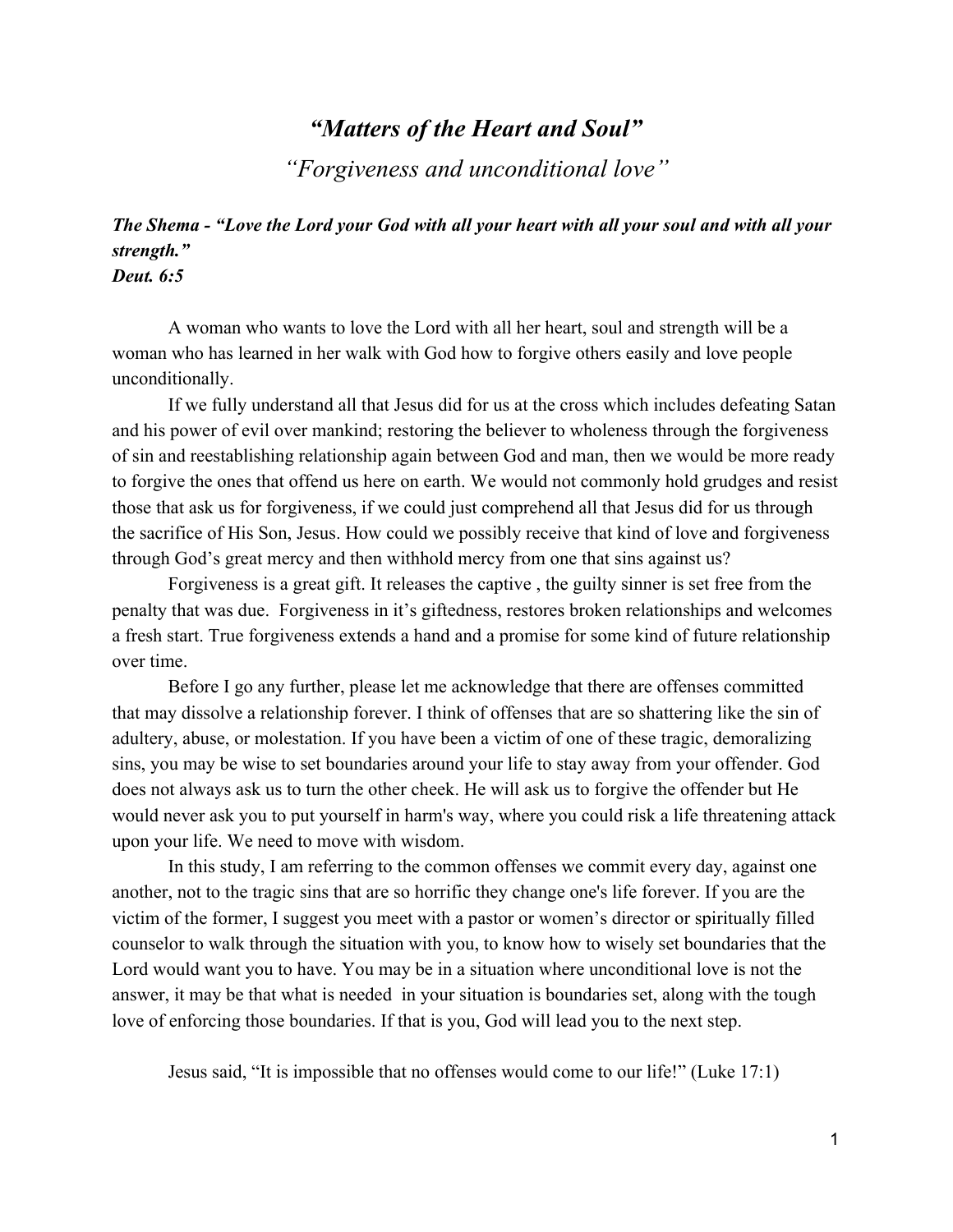That being true, we had better learn how to deal with being offended then right? Every single believer is going to be offended by somebody at sometime. Well then church, how should we respond to those offenses?

Learning how to forgive easily is a "tool" you will use in your spiritual walk with God over and over and over again. It is something you learn by doing and this ability to forgive easily will be a benefit to you in multiple ways. If you can grow to be a forgiver by the power of the Holy Spirit, your life will more likely be filled with peace and less likely plagued by the cancers of anxiety, bitterness and anger.

The greatest gift a believer has been given by God is the gift of forgiveness. We came into this world as carnal little sinners, missing the mark of perfection He had ordained from the beginning. Man's pride overtook him in the garden and Adam and Eve sinned against God, believing they could somehow be like God they tried to deceive God and fell into sin revealing a carnal nature which has been inherited by every human being since that time.

God, wanting to restore relationship with mankind, sent His Son Jesus Christ to be a perfect sacrifice slain for the sins of man, restoring right relationship between God and man. Man's sins were paid for, they are forgiven, wiped away forever and no requirement from man is imposed except to receive this great gift of forgiveness from the Creator.

All those who acknowledge their sin and need of a Savior, accepting Jesus as that Savior will be cleared of that sinful debt. Sinners are set free, no debt to pay for the sins that were theirs, they are free to enjoy relationship with God now and forever in eternity! What a great gift to be set-free, released from that debt. The peace of God can now rule and reign in our hearts. To be forgiven is the conduit for peace of mind/peace of soul.

The question we need to ask ourselves is, "How can I embrace God's great gift of forgiveness for my sins and then withhold forgiveness from someone who has sinned against me"? I have enjoyed the freedom of God releasing me of my great debt, how then can I turn and hold the sinner hostage for how they have offended me?

Forgiveness is really an act of the will, not emotions. True love is very much the same. Long lasting love is the act of the will, not all emotion. An act of the will is then a CHOICE.

We can choose to forgive or not forgive. We can choose to forgive the wrong and set the offender free or we can choose not to forgive and keep the offender imprisoned in the soul of our angry heart. We can live this way, but in the end we will reap dire consequences.

Let's read God's Word on the subject of forgiveness, it has a lot of positive and powerful things to say on this topic.

How good it is to be forgiven and set free from our past failures!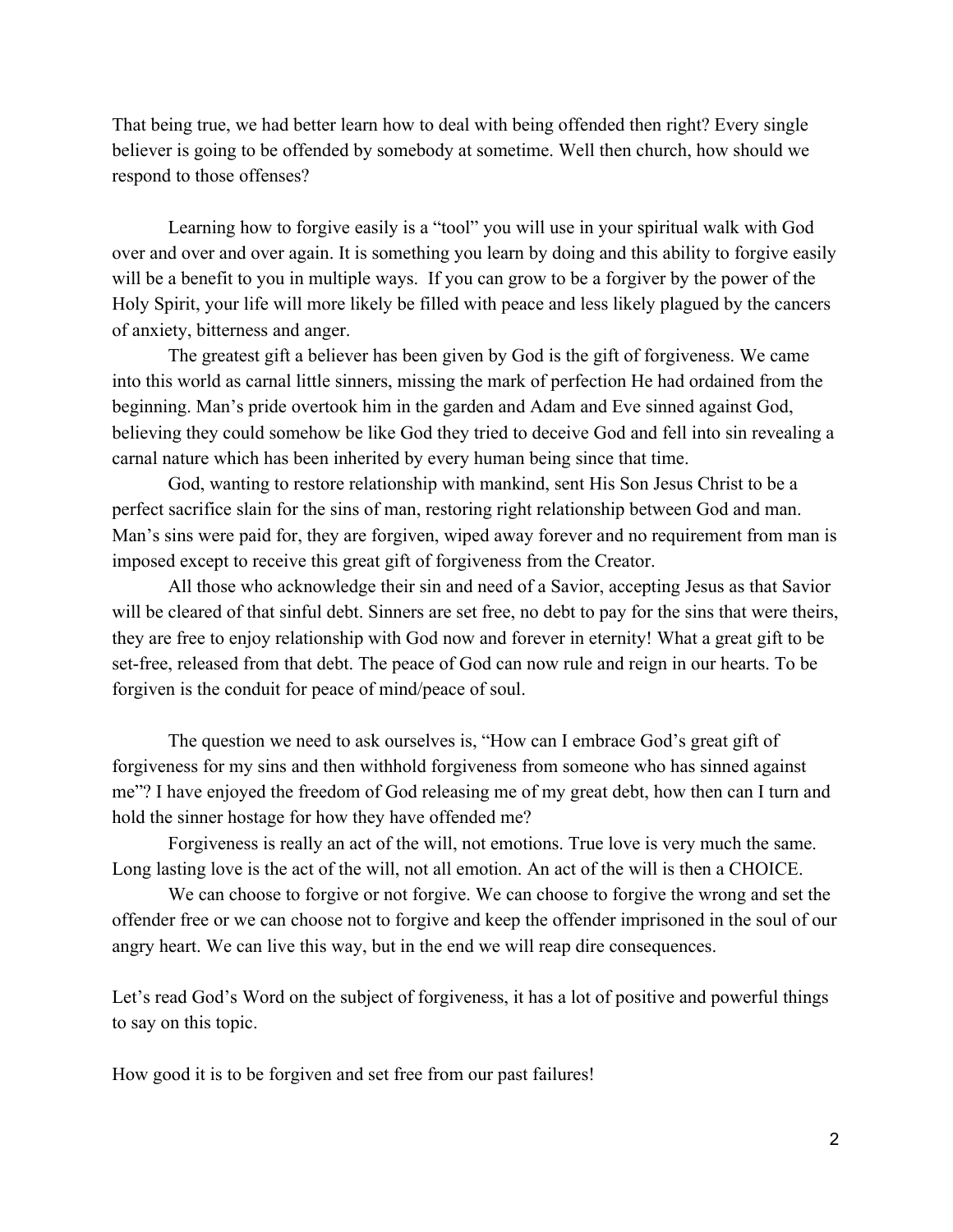1. Our God is full of mercy. How does God show us mercy?

a. Micah 7:18, 19  $\mathcal{L}_\mathcal{L} = \{ \mathcal{L}_\mathcal{L} = \{ \mathcal{L}_\mathcal{L} = \{ \mathcal{L}_\mathcal{L} = \{ \mathcal{L}_\mathcal{L} = \{ \mathcal{L}_\mathcal{L} = \{ \mathcal{L}_\mathcal{L} = \{ \mathcal{L}_\mathcal{L} = \{ \mathcal{L}_\mathcal{L} = \{ \mathcal{L}_\mathcal{L} = \{ \mathcal{L}_\mathcal{L} = \{ \mathcal{L}_\mathcal{L} = \{ \mathcal{L}_\mathcal{L} = \{ \mathcal{L}_\mathcal{L} = \{ \mathcal{L}_\mathcal{$  $\mathcal{L}_\mathcal{L} = \{ \mathcal{L}_\mathcal{L} = \{ \mathcal{L}_\mathcal{L} = \{ \mathcal{L}_\mathcal{L} = \{ \mathcal{L}_\mathcal{L} = \{ \mathcal{L}_\mathcal{L} = \{ \mathcal{L}_\mathcal{L} = \{ \mathcal{L}_\mathcal{L} = \{ \mathcal{L}_\mathcal{L} = \{ \mathcal{L}_\mathcal{L} = \{ \mathcal{L}_\mathcal{L} = \{ \mathcal{L}_\mathcal{L} = \{ \mathcal{L}_\mathcal{L} = \{ \mathcal{L}_\mathcal{L} = \{ \mathcal{L}_\mathcal{$ b. Psalm 86:5 - $\mathcal{L}_\mathcal{L} = \{ \mathcal{L}_\mathcal{L} = \{ \mathcal{L}_\mathcal{L} = \{ \mathcal{L}_\mathcal{L} = \{ \mathcal{L}_\mathcal{L} = \{ \mathcal{L}_\mathcal{L} = \{ \mathcal{L}_\mathcal{L} = \{ \mathcal{L}_\mathcal{L} = \{ \mathcal{L}_\mathcal{L} = \{ \mathcal{L}_\mathcal{L} = \{ \mathcal{L}_\mathcal{L} = \{ \mathcal{L}_\mathcal{L} = \{ \mathcal{L}_\mathcal{L} = \{ \mathcal{L}_\mathcal{L} = \{ \mathcal{L}_\mathcal{$ c. 1 John 1:9 \_\_\_\_\_\_\_\_\_\_\_\_\_\_\_\_\_\_\_\_\_\_\_\_\_\_\_\_\_\_\_\_\_\_\_\_\_\_\_\_\_\_\_\_\_\_\_\_\_\_\_\_\_\_\_\_\_\_\_\_\_\_\_\_\_ d. Acts 3:19 \_\_\_\_\_\_\_\_\_\_\_\_\_\_\_\_\_\_\_\_\_\_\_\_\_\_\_\_\_\_\_\_\_\_\_\_\_\_\_\_\_\_\_\_\_\_\_\_\_\_\_\_\_\_\_\_\_\_\_\_\_\_\_\_\_\_

2. Stephen lost his life following Jesus and being His disciple. He died a martyr's death. Stephen kept his eyes on Jesus, even in the middle of the physical stoning, he looked up at heaven and scripture says he saw Jesus standing at the right hand of God! That picture of Jesus before him was the thing that got him through the horrific pain of the stoning that came from his fellow man.

a. What was Stephen's response to those that were throwing stones? Read about the end of his life. See Acts 7:51-60.

b. As stones were pelting Stephen one after the other, each one with the pain of a deadly blow, he looked to Jesus for strength and ability to serve his Master well in the stoning. What was Stephen's attitude to those who were beating him to death with stones? Acts  $7.59-60$ .

 $\mathcal{L}_\mathcal{L} = \{ \mathcal{L}_\mathcal{L} = \{ \mathcal{L}_\mathcal{L} = \{ \mathcal{L}_\mathcal{L} = \{ \mathcal{L}_\mathcal{L} = \{ \mathcal{L}_\mathcal{L} = \{ \mathcal{L}_\mathcal{L} = \{ \mathcal{L}_\mathcal{L} = \{ \mathcal{L}_\mathcal{L} = \{ \mathcal{L}_\mathcal{L} = \{ \mathcal{L}_\mathcal{L} = \{ \mathcal{L}_\mathcal{L} = \{ \mathcal{L}_\mathcal{L} = \{ \mathcal{L}_\mathcal{L} = \{ \mathcal{L}_\mathcal{$  $\mathcal{L}_\mathcal{L} = \{ \mathcal{L}_\mathcal{L} = \{ \mathcal{L}_\mathcal{L} = \{ \mathcal{L}_\mathcal{L} = \{ \mathcal{L}_\mathcal{L} = \{ \mathcal{L}_\mathcal{L} = \{ \mathcal{L}_\mathcal{L} = \{ \mathcal{L}_\mathcal{L} = \{ \mathcal{L}_\mathcal{L} = \{ \mathcal{L}_\mathcal{L} = \{ \mathcal{L}_\mathcal{L} = \{ \mathcal{L}_\mathcal{L} = \{ \mathcal{L}_\mathcal{L} = \{ \mathcal{L}_\mathcal{L} = \{ \mathcal{L}_\mathcal{$ 

Only a mature man/woman of God filled with the Holy Spirit could have this response during a beating. Somewhere along in his walk with God, Stephen had learned to be a follower of God that forgave easily, acknowledging all the forgiveness God had extended to his own life. Stephen responded differently than most.

c. In the book of Colossians, Paul told us forgiving others is something we MUST do (Col. 3:13), because it is what Christ did for us.

Friends, conflicts don't mend themselves. Others sometimes say, "Just give it some time it will be better." Time may give you a clear head to see the conflict and the resolution, but the offense will stay, until forgiveness is extended, processed and worked through in a healthy way. If you never go through *the process* of forgiveness and release, you have only buried your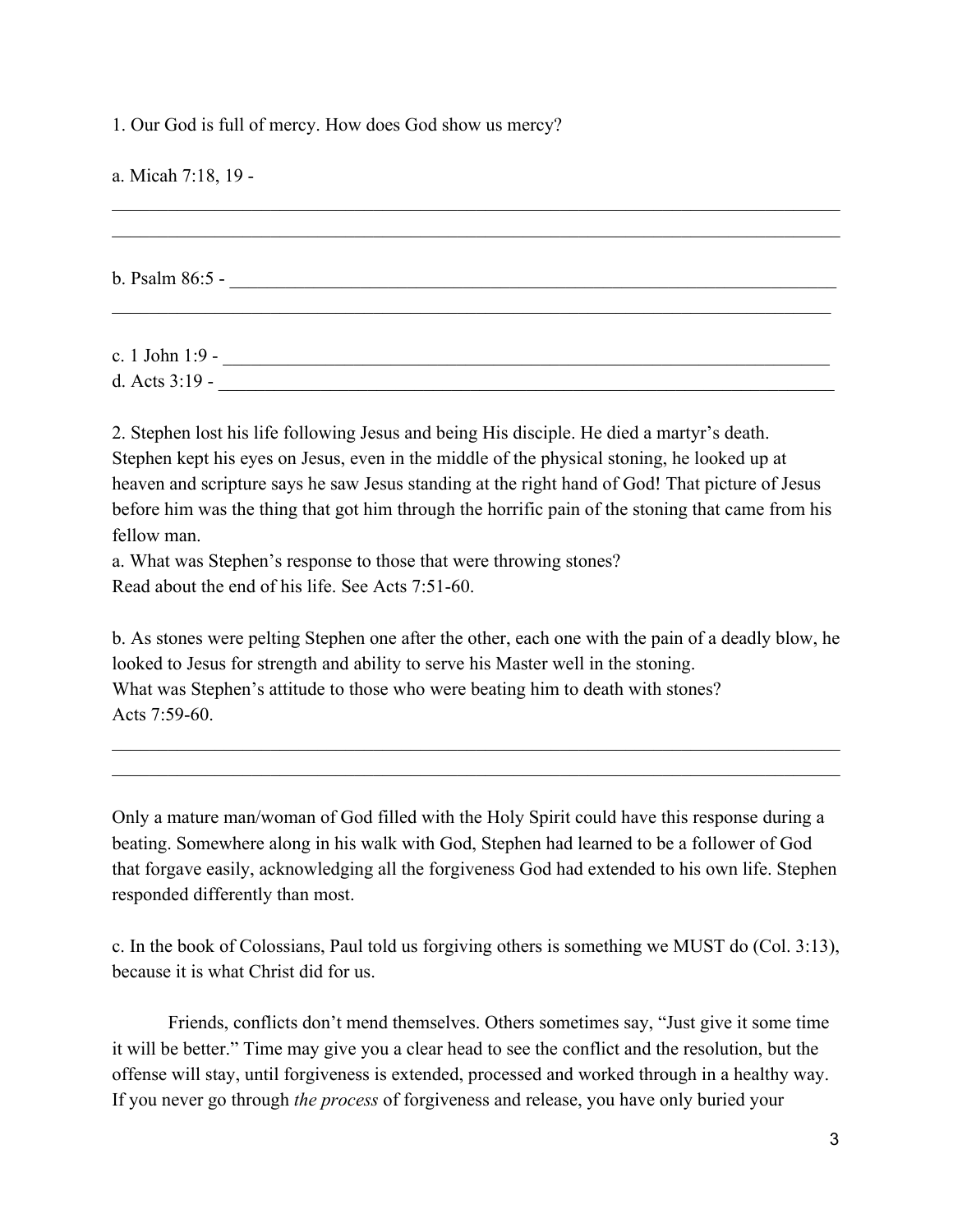offense and the pain will pop up later at another time in another situation, maybe even unrelated to this one.

### *Chuck Swindoll said, "You cannot nurture the bitterness plant and at the same time keep it concealed. The bitter root bears bitter fruit and we will wall ourselves into a lonely isolation chamber."*

3. Let's first recognize, forgiveness is a choice. When someone offends you, the ball is thrown into your court, you have the option to extend forgiveness, and throw the ball back into their court or keep that ball and store it, bury it, so it's out of sight to those looking on.

Scripture encourages us to CHOOSE life by extending forgiveness to the ones that offend us.

Let's see what God says about "life", peace and blessing that comes through the choice of forgiveness.

Write out Deuteronomy 30:19 below.

Deuteronomy 30:20 mentions *clinging to the Lord, loving Him and obeying His voice.* These will all be necessary if you have been offended and are on your way to extend forgiveness. Extending forgiveness to the offender is no easy task. You will need the empowerment of the Holy Spirit to do it right and to make it real. One of your greatest goals should be, to come out of this trial without dishonoring God and free from the ugly cancer of bitterness reigning in your soul. At this fragile time, godly boundaries may need to be set to protect yourself from another assault, but one of your greatest concerns should be to emerge from this trial clean and with a heart that is right side up, free from bitterness and ready to serve God.

 $\mathcal{L}_\mathcal{L} = \{ \mathcal{L}_\mathcal{L} = \{ \mathcal{L}_\mathcal{L} = \{ \mathcal{L}_\mathcal{L} = \{ \mathcal{L}_\mathcal{L} = \{ \mathcal{L}_\mathcal{L} = \{ \mathcal{L}_\mathcal{L} = \{ \mathcal{L}_\mathcal{L} = \{ \mathcal{L}_\mathcal{L} = \{ \mathcal{L}_\mathcal{L} = \{ \mathcal{L}_\mathcal{L} = \{ \mathcal{L}_\mathcal{L} = \{ \mathcal{L}_\mathcal{L} = \{ \mathcal{L}_\mathcal{L} = \{ \mathcal{L}_\mathcal{$  $\mathcal{L}_\mathcal{L} = \{ \mathcal{L}_\mathcal{L} = \{ \mathcal{L}_\mathcal{L} = \{ \mathcal{L}_\mathcal{L} = \{ \mathcal{L}_\mathcal{L} = \{ \mathcal{L}_\mathcal{L} = \{ \mathcal{L}_\mathcal{L} = \{ \mathcal{L}_\mathcal{L} = \{ \mathcal{L}_\mathcal{L} = \{ \mathcal{L}_\mathcal{L} = \{ \mathcal{L}_\mathcal{L} = \{ \mathcal{L}_\mathcal{L} = \{ \mathcal{L}_\mathcal{L} = \{ \mathcal{L}_\mathcal{L} = \{ \mathcal{L}_\mathcal{$  $\mathcal{L}_\mathcal{L} = \{ \mathcal{L}_\mathcal{L} = \{ \mathcal{L}_\mathcal{L} = \{ \mathcal{L}_\mathcal{L} = \{ \mathcal{L}_\mathcal{L} = \{ \mathcal{L}_\mathcal{L} = \{ \mathcal{L}_\mathcal{L} = \{ \mathcal{L}_\mathcal{L} = \{ \mathcal{L}_\mathcal{L} = \{ \mathcal{L}_\mathcal{L} = \{ \mathcal{L}_\mathcal{L} = \{ \mathcal{L}_\mathcal{L} = \{ \mathcal{L}_\mathcal{L} = \{ \mathcal{L}_\mathcal{L} = \{ \mathcal{L}_\mathcal{$  $\mathcal{L}_\mathcal{L} = \{ \mathcal{L}_\mathcal{L} = \{ \mathcal{L}_\mathcal{L} = \{ \mathcal{L}_\mathcal{L} = \{ \mathcal{L}_\mathcal{L} = \{ \mathcal{L}_\mathcal{L} = \{ \mathcal{L}_\mathcal{L} = \{ \mathcal{L}_\mathcal{L} = \{ \mathcal{L}_\mathcal{L} = \{ \mathcal{L}_\mathcal{L} = \{ \mathcal{L}_\mathcal{L} = \{ \mathcal{L}_\mathcal{L} = \{ \mathcal{L}_\mathcal{L} = \{ \mathcal{L}_\mathcal{L} = \{ \mathcal{L}_\mathcal{$ 

Some offenses have lifelong consequences. Forgiveness may be granted but the law of reaping and sowing still operates, often inflicting the ones involved with great pain and loss. Some reaping goes dormant for awhile and then the consequences are revealed down the road, this makes it difficult for the rebel because I think if we reaped from our sin right away, it just might turn us back to the Lord in a more expedient fashion. But, sin is fun for a season and if we don't see negative consequences quickly, we can continue in our poor choices.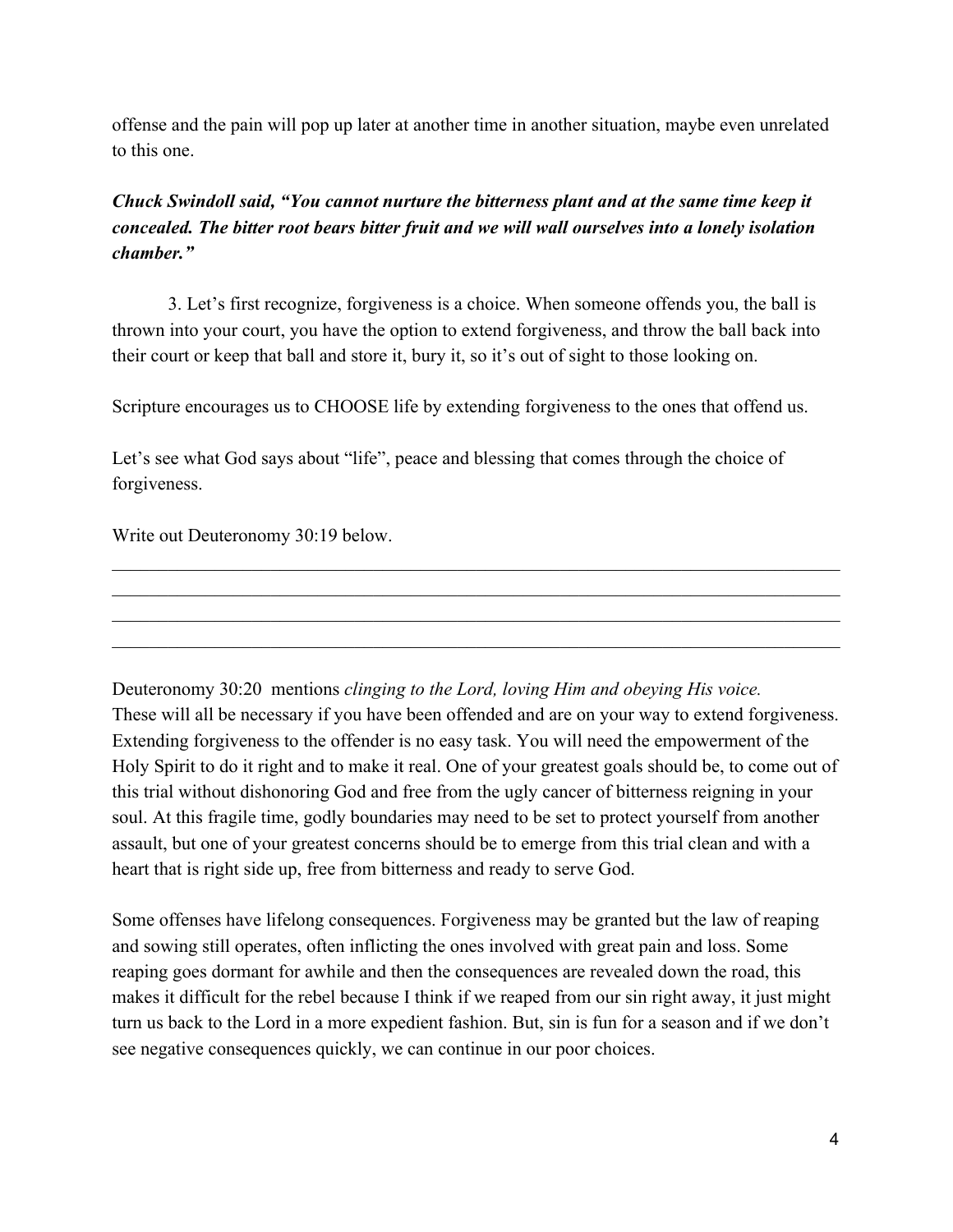4. How do you confront one that has wronged you?

Does God give us a plan in His Word that would be the best way to go about this? He sure does and if we will follow it we may save ourselves from making things a lot more complicated.

# **Turn to Matthew 18:1517. Read through these verses slowly. Jesus is giving you a process here.**

Your brother/sister has sinned against you.

What do you do first? Well, let's back up a little. I believe before you do anything. You should spend sometime with the Lord seeking Him for answers as to whether this is something you can forgive without even bringing it up to the offender. There are many things that can be taken care of just between you and God.,the one that offended you doesn't even need to know they offended you if the offense is small and isn't ongoing. If we all went to each other for every little thing we did that was offensive, we would be calling each other out all the time. I don't think that would be healthy, but some offenses need some dialog to come to an agreement changes need to be made for all concerned so that there is no further wounding in the future, others can be forgiven and let go right then and there in the presence of the Lord.

If we decide we need to confront for the sake of unity and growth. How do we go about that? Jesus is very clear.

Matthew 18:15-17 is our instruction on how to attempt to bring unity back into play after an offense has occurred.

a. If someone has offended us what are we to do? v.15

If you do that and he hears you, awesome! You have restored a broken relationship! Forgiveness can be extended and you are on your way to rebuilding trust and starting something new in Jesus name.

 $\mathcal{L}_\mathcal{L} = \{ \mathcal{L}_\mathcal{L} = \{ \mathcal{L}_\mathcal{L} = \{ \mathcal{L}_\mathcal{L} = \{ \mathcal{L}_\mathcal{L} = \{ \mathcal{L}_\mathcal{L} = \{ \mathcal{L}_\mathcal{L} = \{ \mathcal{L}_\mathcal{L} = \{ \mathcal{L}_\mathcal{L} = \{ \mathcal{L}_\mathcal{L} = \{ \mathcal{L}_\mathcal{L} = \{ \mathcal{L}_\mathcal{L} = \{ \mathcal{L}_\mathcal{L} = \{ \mathcal{L}_\mathcal{L} = \{ \mathcal{L}_\mathcal{$ 

 $\mathcal{L}_\mathcal{L} = \{ \mathcal{L}_\mathcal{L} = \{ \mathcal{L}_\mathcal{L} = \{ \mathcal{L}_\mathcal{L} = \{ \mathcal{L}_\mathcal{L} = \{ \mathcal{L}_\mathcal{L} = \{ \mathcal{L}_\mathcal{L} = \{ \mathcal{L}_\mathcal{L} = \{ \mathcal{L}_\mathcal{L} = \{ \mathcal{L}_\mathcal{L} = \{ \mathcal{L}_\mathcal{L} = \{ \mathcal{L}_\mathcal{L} = \{ \mathcal{L}_\mathcal{L} = \{ \mathcal{L}_\mathcal{L} = \{ \mathcal{L}_\mathcal{$ 

b. If he refuses to hear you, what do you do? v.16

c. If he refuses to listens to you and other counsel, what is your only recourse? v.17

At this point you treat him as if he is a non-believer. He might not be, you don't really know at this point. You are then called to love him in Jesus name as you would any other non-believer, but you would make decisions assuming he may be a non-believer until his/her fruit shows otherwise.

 $\mathcal{L}_\text{max}$  , and the contribution of the contribution of the contribution of the contribution of the contribution of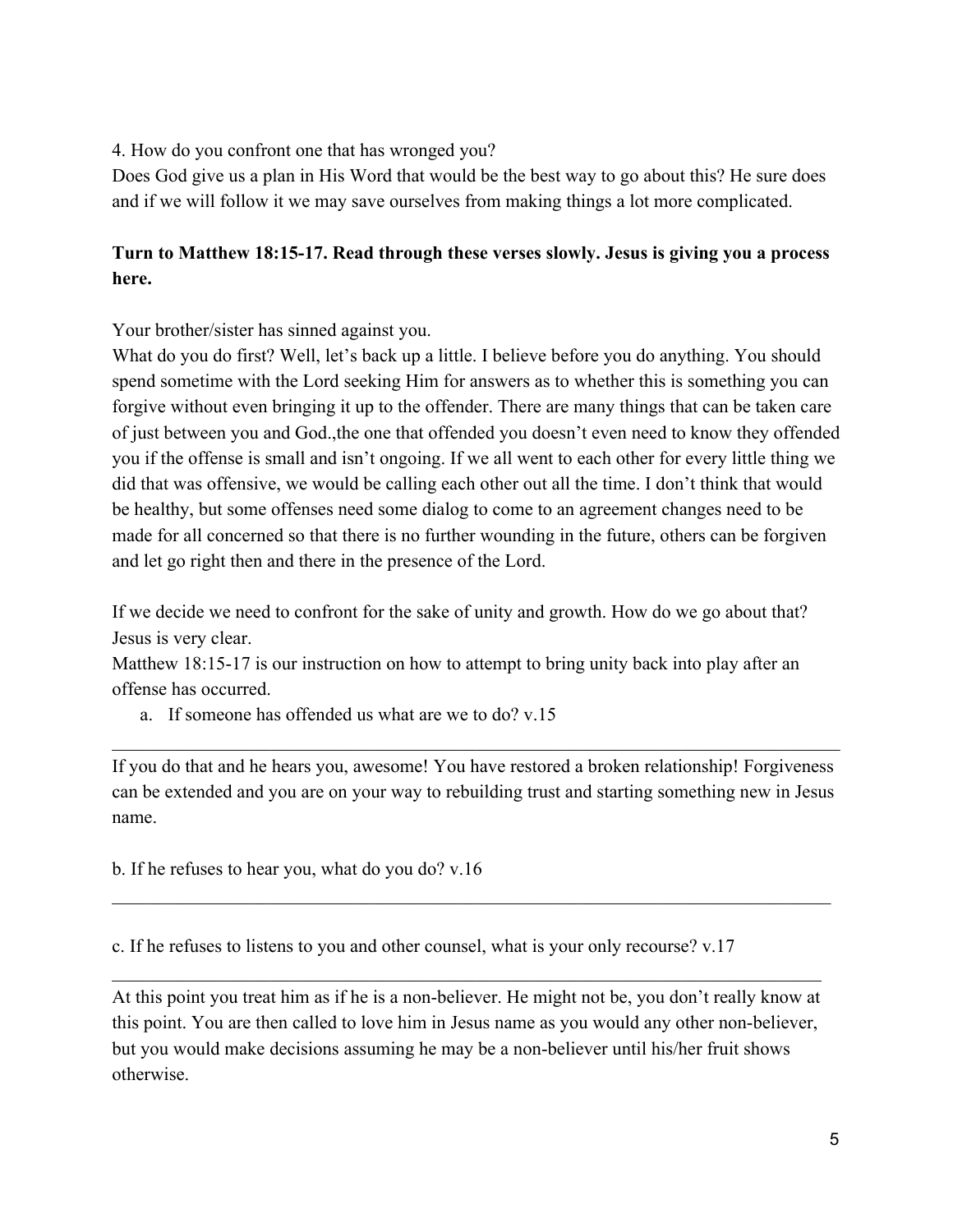Right after Jesus gives instruction about how to confront the offender, He gives us a lengthy discourse about the need to forgive. The placing of these scriptures is perfect. Forgiveness once again is a CHOICE, but a hard one to come to.

d. Read Matthew 18:21-25. What speaks to your heart most about the words Jesus shares with us here?

 $\mathcal{L}_\mathcal{L} = \{ \mathcal{L}_\mathcal{L} = \{ \mathcal{L}_\mathcal{L} = \{ \mathcal{L}_\mathcal{L} = \{ \mathcal{L}_\mathcal{L} = \{ \mathcal{L}_\mathcal{L} = \{ \mathcal{L}_\mathcal{L} = \{ \mathcal{L}_\mathcal{L} = \{ \mathcal{L}_\mathcal{L} = \{ \mathcal{L}_\mathcal{L} = \{ \mathcal{L}_\mathcal{L} = \{ \mathcal{L}_\mathcal{L} = \{ \mathcal{L}_\mathcal{L} = \{ \mathcal{L}_\mathcal{L} = \{ \mathcal{L}_\mathcal{$  $\mathcal{L}_\mathcal{L} = \{ \mathcal{L}_\mathcal{L} = \{ \mathcal{L}_\mathcal{L} = \{ \mathcal{L}_\mathcal{L} = \{ \mathcal{L}_\mathcal{L} = \{ \mathcal{L}_\mathcal{L} = \{ \mathcal{L}_\mathcal{L} = \{ \mathcal{L}_\mathcal{L} = \{ \mathcal{L}_\mathcal{L} = \{ \mathcal{L}_\mathcal{L} = \{ \mathcal{L}_\mathcal{L} = \{ \mathcal{L}_\mathcal{L} = \{ \mathcal{L}_\mathcal{L} = \{ \mathcal{L}_\mathcal{L} = \{ \mathcal{L}_\mathcal{$  $\mathcal{L}_\mathcal{L} = \{ \mathcal{L}_\mathcal{L} = \{ \mathcal{L}_\mathcal{L} = \{ \mathcal{L}_\mathcal{L} = \{ \mathcal{L}_\mathcal{L} = \{ \mathcal{L}_\mathcal{L} = \{ \mathcal{L}_\mathcal{L} = \{ \mathcal{L}_\mathcal{L} = \{ \mathcal{L}_\mathcal{L} = \{ \mathcal{L}_\mathcal{L} = \{ \mathcal{L}_\mathcal{L} = \{ \mathcal{L}_\mathcal{L} = \{ \mathcal{L}_\mathcal{L} = \{ \mathcal{L}_\mathcal{L} = \{ \mathcal{L}_\mathcal{$ 

Are you in the season of settling accounts? Has someone stolen something from you through a broken promise, lie, half-truth? Have they offended you because they did the one you love wrong? They owe you a debt. This debt may never be able to be paid.

#### *Oh dear believer, we all owed a debt we could never pay.*

Oh gosh, it's hard for me to even say that to the ones hurting with fresh pain and gaping wounds from being assaulted with the sinful acts of selfish men/women, but the truth is we have been forgiven of so much, and if we don't want to end up bitter, old selfish inward women, we *have* to learn this art of forgiveness.

Forgiveness is not for the offender, but a gift for the offended. It releases us from the bondage to the pain. It enables us to shove off the resentment, anger, anxiety, stress that is a weight too heavy to bear and put it all on Jesus as we decide it will not be us that makes them pay, we will resolve to allow God to be God and judge and rule as He sees fit. "Vengeance is mine says the Lord." (Rom. 12:19) We will decide to allow HIM to be Lord in this matter.

e. Joseph's brothers had committed sin, one they could never repay. Out of their jealousy and hatred for their brother Joseph, they left him for dead and then sold him to slaves in the wilderness. They literally threw their flesh and blood away and at the time had no remorse for doing so. Joseph's life would take a turn for the worse and then never be the same. God saw Joseph and his dilemma. He never left Joseph and what his brothers meant for evil, God transformed into good. God blessed Joseph's life in ways he could have never done if he had left him as a shepherd tending his father's sheep. Joseph had been perfectly content in his old life, just serving the Lord, but God interrupted his life with a tragedy, an offense he didn't warrant or invite. It changed everything.

God highly exalted Joseph and his new life in Egypt. One afternoon, the time of reckoning came. Joseph's brothers came to Egypt looking for food for their people. They had no idea Joseph was alive, served time in Egypt as a slave where he was promoted to highest governor in the land at that time whose job it was to take care of all Pharaoh's goods. Joseph's brothers were going to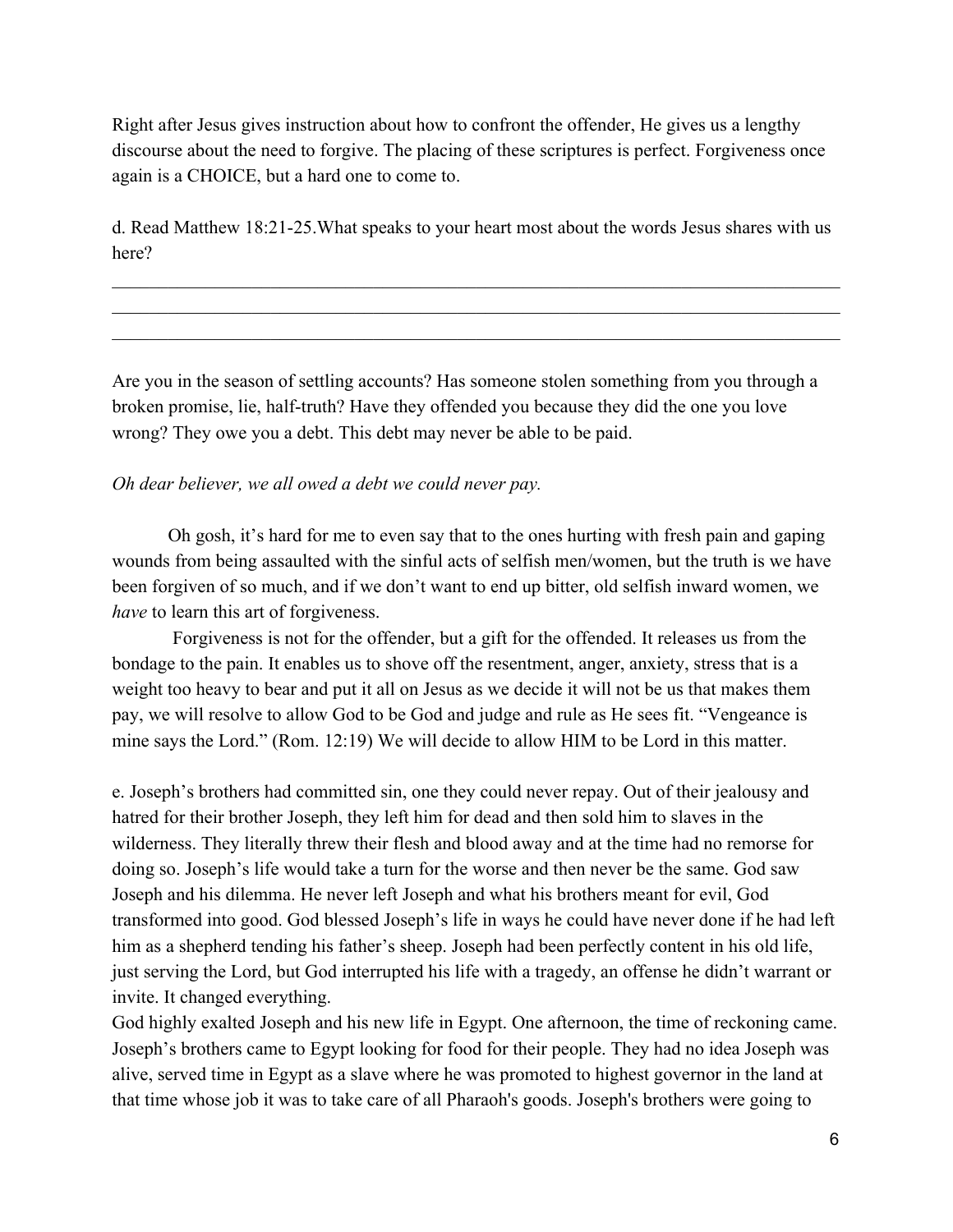deal with their brother Joseph, they were going to face their past sin and they had no idea it was time.

It seemed time for reaping what they had sowed years earlier.

What was Joseph's reputation in Egypt? This came to a man who had great pain in his past. Genesis 41:38-41, 42

 $\mathcal{L}_\mathcal{L} = \{ \mathcal{L}_\mathcal{L} = \{ \mathcal{L}_\mathcal{L} = \{ \mathcal{L}_\mathcal{L} = \{ \mathcal{L}_\mathcal{L} = \{ \mathcal{L}_\mathcal{L} = \{ \mathcal{L}_\mathcal{L} = \{ \mathcal{L}_\mathcal{L} = \{ \mathcal{L}_\mathcal{L} = \{ \mathcal{L}_\mathcal{L} = \{ \mathcal{L}_\mathcal{L} = \{ \mathcal{L}_\mathcal{L} = \{ \mathcal{L}_\mathcal{L} = \{ \mathcal{L}_\mathcal{L} = \{ \mathcal{L}_\mathcal{$  $\mathcal{L}_\mathcal{L} = \{ \mathcal{L}_\mathcal{L} = \{ \mathcal{L}_\mathcal{L} = \{ \mathcal{L}_\mathcal{L} = \{ \mathcal{L}_\mathcal{L} = \{ \mathcal{L}_\mathcal{L} = \{ \mathcal{L}_\mathcal{L} = \{ \mathcal{L}_\mathcal{L} = \{ \mathcal{L}_\mathcal{L} = \{ \mathcal{L}_\mathcal{L} = \{ \mathcal{L}_\mathcal{L} = \{ \mathcal{L}_\mathcal{L} = \{ \mathcal{L}_\mathcal{L} = \{ \mathcal{L}_\mathcal{L} = \{ \mathcal{L}_\mathcal{$  $\mathcal{L}_\mathcal{L} = \{ \mathcal{L}_\mathcal{L} = \{ \mathcal{L}_\mathcal{L} = \{ \mathcal{L}_\mathcal{L} = \{ \mathcal{L}_\mathcal{L} = \{ \mathcal{L}_\mathcal{L} = \{ \mathcal{L}_\mathcal{L} = \{ \mathcal{L}_\mathcal{L} = \{ \mathcal{L}_\mathcal{L} = \{ \mathcal{L}_\mathcal{L} = \{ \mathcal{L}_\mathcal{L} = \{ \mathcal{L}_\mathcal{L} = \{ \mathcal{L}_\mathcal{L} = \{ \mathcal{L}_\mathcal{L} = \{ \mathcal{L}_\mathcal{$ 

How did Joseph view God, even though God had allowed Joseph to go through heartache and disappointment as we was sold by his brothers? Genesis 41:51 -52

 $\mathcal{L}_\mathcal{L} = \{ \mathcal{L}_\mathcal{L} = \{ \mathcal{L}_\mathcal{L} = \{ \mathcal{L}_\mathcal{L} = \{ \mathcal{L}_\mathcal{L} = \{ \mathcal{L}_\mathcal{L} = \{ \mathcal{L}_\mathcal{L} = \{ \mathcal{L}_\mathcal{L} = \{ \mathcal{L}_\mathcal{L} = \{ \mathcal{L}_\mathcal{L} = \{ \mathcal{L}_\mathcal{L} = \{ \mathcal{L}_\mathcal{L} = \{ \mathcal{L}_\mathcal{L} = \{ \mathcal{L}_\mathcal{L} = \{ \mathcal{L}_\mathcal{$  $\mathcal{L}_\mathcal{L} = \{ \mathcal{L}_\mathcal{L} = \{ \mathcal{L}_\mathcal{L} = \{ \mathcal{L}_\mathcal{L} = \{ \mathcal{L}_\mathcal{L} = \{ \mathcal{L}_\mathcal{L} = \{ \mathcal{L}_\mathcal{L} = \{ \mathcal{L}_\mathcal{L} = \{ \mathcal{L}_\mathcal{L} = \{ \mathcal{L}_\mathcal{L} = \{ \mathcal{L}_\mathcal{L} = \{ \mathcal{L}_\mathcal{L} = \{ \mathcal{L}_\mathcal{L} = \{ \mathcal{L}_\mathcal{L} = \{ \mathcal{L}_\mathcal{$  $\mathcal{L}_\mathcal{L} = \{ \mathcal{L}_\mathcal{L} = \{ \mathcal{L}_\mathcal{L} = \{ \mathcal{L}_\mathcal{L} = \{ \mathcal{L}_\mathcal{L} = \{ \mathcal{L}_\mathcal{L} = \{ \mathcal{L}_\mathcal{L} = \{ \mathcal{L}_\mathcal{L} = \{ \mathcal{L}_\mathcal{L} = \{ \mathcal{L}_\mathcal{L} = \{ \mathcal{L}_\mathcal{L} = \{ \mathcal{L}_\mathcal{L} = \{ \mathcal{L}_\mathcal{L} = \{ \mathcal{L}_\mathcal{L} = \{ \mathcal{L}_\mathcal{$  $\mathcal{L}_\mathcal{L} = \{ \mathcal{L}_\mathcal{L} = \{ \mathcal{L}_\mathcal{L} = \{ \mathcal{L}_\mathcal{L} = \{ \mathcal{L}_\mathcal{L} = \{ \mathcal{L}_\mathcal{L} = \{ \mathcal{L}_\mathcal{L} = \{ \mathcal{L}_\mathcal{L} = \{ \mathcal{L}_\mathcal{L} = \{ \mathcal{L}_\mathcal{L} = \{ \mathcal{L}_\mathcal{L} = \{ \mathcal{L}_\mathcal{L} = \{ \mathcal{L}_\mathcal{L} = \{ \mathcal{L}_\mathcal{L} = \{ \mathcal{L}_\mathcal{$ 

Genesis 39:2, 3, 5, 21, 23

Joseph seemed to trust God though all things. Even though it's likely Joseph didn't understand for YEARS why God would allow such turmoil in his life at the hand of those he loved, his family - Joseph decided to go with God and treat those who mistreated him in a godly manner. He was willing when they were repentant to restore their broken relationship.

Joseph responded with these things:

- humility
- faith
- promise for future relationship
- a comforting touch
- Kind, affirming speech

All of these are awesome ways to encourage those you forgive that they have promise for a future relationship with you if they turn from their sin and do everything they can to build the bridge of trust with you again. (Once again, there are some sins unfortunately that have lifelong consequences and can destroy relationships forever and this may not be possible)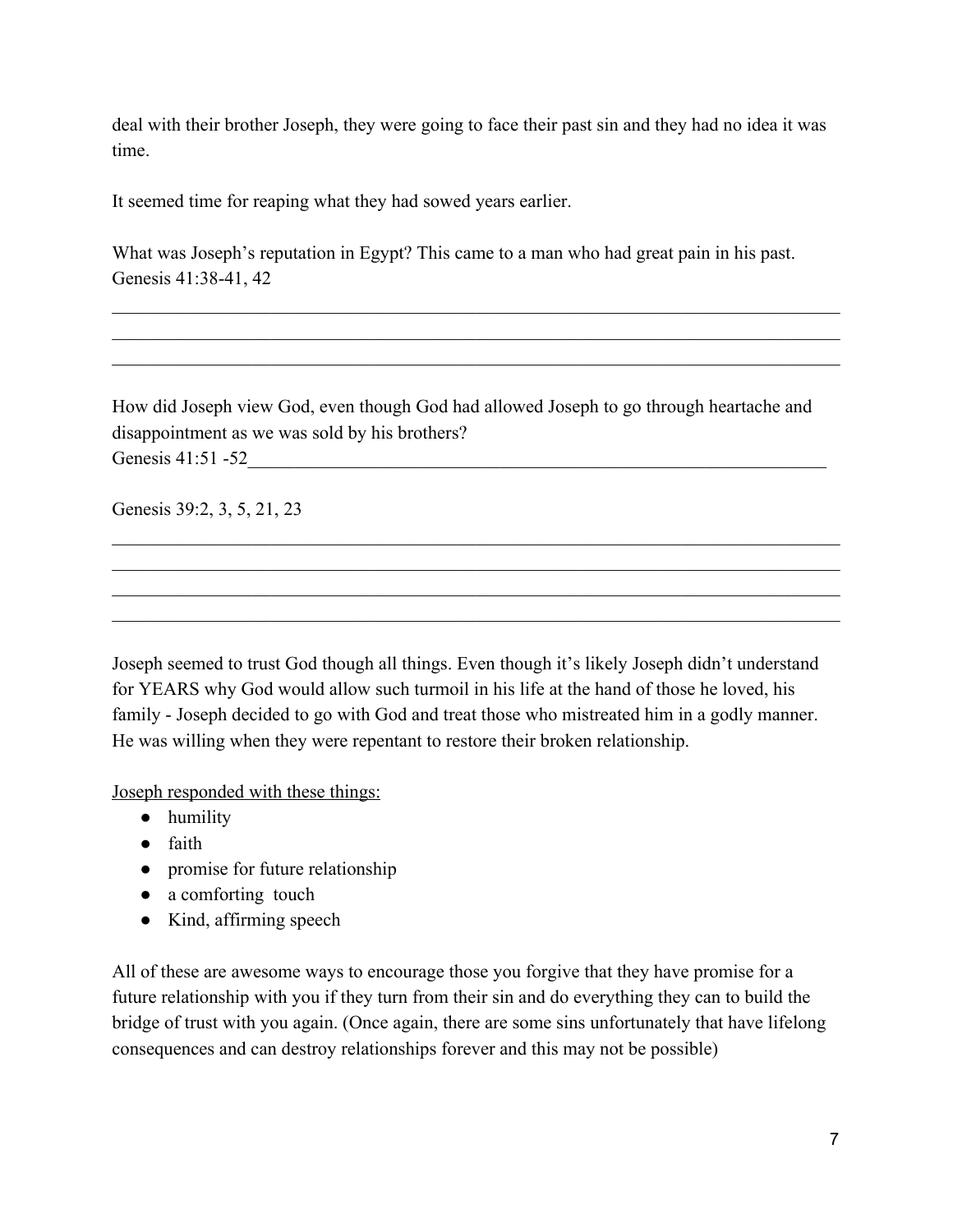f. Psalm 15 describes the characteristics of a trustworthy person. These characteristics would be a good "plumbline" to measure a person's trustworthiness.

 $\mathcal{L}_\mathcal{L} = \{ \mathcal{L}_\mathcal{L} = \{ \mathcal{L}_\mathcal{L} = \{ \mathcal{L}_\mathcal{L} = \{ \mathcal{L}_\mathcal{L} = \{ \mathcal{L}_\mathcal{L} = \{ \mathcal{L}_\mathcal{L} = \{ \mathcal{L}_\mathcal{L} = \{ \mathcal{L}_\mathcal{L} = \{ \mathcal{L}_\mathcal{L} = \{ \mathcal{L}_\mathcal{L} = \{ \mathcal{L}_\mathcal{L} = \{ \mathcal{L}_\mathcal{L} = \{ \mathcal{L}_\mathcal{L} = \{ \mathcal{L}_\mathcal{$  $\mathcal{L}_\mathcal{L} = \{ \mathcal{L}_\mathcal{L} = \{ \mathcal{L}_\mathcal{L} = \{ \mathcal{L}_\mathcal{L} = \{ \mathcal{L}_\mathcal{L} = \{ \mathcal{L}_\mathcal{L} = \{ \mathcal{L}_\mathcal{L} = \{ \mathcal{L}_\mathcal{L} = \{ \mathcal{L}_\mathcal{L} = \{ \mathcal{L}_\mathcal{L} = \{ \mathcal{L}_\mathcal{L} = \{ \mathcal{L}_\mathcal{L} = \{ \mathcal{L}_\mathcal{L} = \{ \mathcal{L}_\mathcal{L} = \{ \mathcal{L}_\mathcal{$  $\mathcal{L}_\mathcal{L} = \{ \mathcal{L}_\mathcal{L} = \{ \mathcal{L}_\mathcal{L} = \{ \mathcal{L}_\mathcal{L} = \{ \mathcal{L}_\mathcal{L} = \{ \mathcal{L}_\mathcal{L} = \{ \mathcal{L}_\mathcal{L} = \{ \mathcal{L}_\mathcal{L} = \{ \mathcal{L}_\mathcal{L} = \{ \mathcal{L}_\mathcal{L} = \{ \mathcal{L}_\mathcal{L} = \{ \mathcal{L}_\mathcal{L} = \{ \mathcal{L}_\mathcal{L} = \{ \mathcal{L}_\mathcal{L} = \{ \mathcal{L}_\mathcal{$  $\mathcal{L}_\mathcal{L} = \{ \mathcal{L}_\mathcal{L} = \{ \mathcal{L}_\mathcal{L} = \{ \mathcal{L}_\mathcal{L} = \{ \mathcal{L}_\mathcal{L} = \{ \mathcal{L}_\mathcal{L} = \{ \mathcal{L}_\mathcal{L} = \{ \mathcal{L}_\mathcal{L} = \{ \mathcal{L}_\mathcal{L} = \{ \mathcal{L}_\mathcal{L} = \{ \mathcal{L}_\mathcal{L} = \{ \mathcal{L}_\mathcal{L} = \{ \mathcal{L}_\mathcal{L} = \{ \mathcal{L}_\mathcal{L} = \{ \mathcal{L}_\mathcal{$  $\mathcal{L}_\mathcal{L} = \{ \mathcal{L}_\mathcal{L} = \{ \mathcal{L}_\mathcal{L} = \{ \mathcal{L}_\mathcal{L} = \{ \mathcal{L}_\mathcal{L} = \{ \mathcal{L}_\mathcal{L} = \{ \mathcal{L}_\mathcal{L} = \{ \mathcal{L}_\mathcal{L} = \{ \mathcal{L}_\mathcal{L} = \{ \mathcal{L}_\mathcal{L} = \{ \mathcal{L}_\mathcal{L} = \{ \mathcal{L}_\mathcal{L} = \{ \mathcal{L}_\mathcal{L} = \{ \mathcal{L}_\mathcal{L} = \{ \mathcal{L}_\mathcal{$ 

List the characteristics you find there. Do those you're trying to build trust with exhibit these characteristics?

Joseph was willing to forgive a horrific act that his very own blood brothers conspired to do against him. How sad that he had been left to die by the very ones that were supposed to protect him. Joseph lived with eternal perspective. He understood that time was short, eternity was long, death was brief and immortality was endless. His biggest goal was to bring glory to God, even if it was at his own expense or discomfort. What an awesome man of God Joseph was. Awesome!

5. When we forgive, we should go all in! We should not put conditions on our forgiveness! Have you ever wanted to forgive someone, yet you felt for your own protection you needed to put some stipulations on it? I understand that. We feel vulnerable and want to protect ourselves from further harm.

Try this way of thinking. Forgiveness is a gift for the one offended, not so much for the one who offended you. Extending forgiveness to the offender is NOT saying what they did to you was ok or "no bid deal". It can be a very big deal and still forgiveness can be granted, just like in the example of Joseph. His brothers left him to die, that was a very big deal!

Then, why do we forgive? Forgiveness says, "What you did was wrong and it hurt me bad, but I will not hold you hostage in my heart with unforgiveness and I will not make you pay by treating you with disrespect." "I will put you in the hands of God and say what you did was wrong, maybe even evil, but I will allow God to be your judge." "I have decided to release you and move on.""In time we will see if our relationship can be restored, but either way I refuse to be consumed with bitterness by what has happened to me by your hand." "I will go on with the joy of the Lord because God is for me!" "Blessed be the name of the Lord"! And it is done!

Have you ever struggled with forgiving someone believing that somehow forgiving, signified they were ok in doing what they did? What was the outcome?

 $\mathcal{L}_\mathcal{L} = \{ \mathcal{L}_\mathcal{L} = \{ \mathcal{L}_\mathcal{L} = \{ \mathcal{L}_\mathcal{L} = \{ \mathcal{L}_\mathcal{L} = \{ \mathcal{L}_\mathcal{L} = \{ \mathcal{L}_\mathcal{L} = \{ \mathcal{L}_\mathcal{L} = \{ \mathcal{L}_\mathcal{L} = \{ \mathcal{L}_\mathcal{L} = \{ \mathcal{L}_\mathcal{L} = \{ \mathcal{L}_\mathcal{L} = \{ \mathcal{L}_\mathcal{L} = \{ \mathcal{L}_\mathcal{L} = \{ \mathcal{L}_\mathcal{$  $\mathcal{L}_\mathcal{L} = \{ \mathcal{L}_\mathcal{L} = \{ \mathcal{L}_\mathcal{L} = \{ \mathcal{L}_\mathcal{L} = \{ \mathcal{L}_\mathcal{L} = \{ \mathcal{L}_\mathcal{L} = \{ \mathcal{L}_\mathcal{L} = \{ \mathcal{L}_\mathcal{L} = \{ \mathcal{L}_\mathcal{L} = \{ \mathcal{L}_\mathcal{L} = \{ \mathcal{L}_\mathcal{L} = \{ \mathcal{L}_\mathcal{L} = \{ \mathcal{L}_\mathcal{L} = \{ \mathcal{L}_\mathcal{L} = \{ \mathcal{L}_\mathcal{$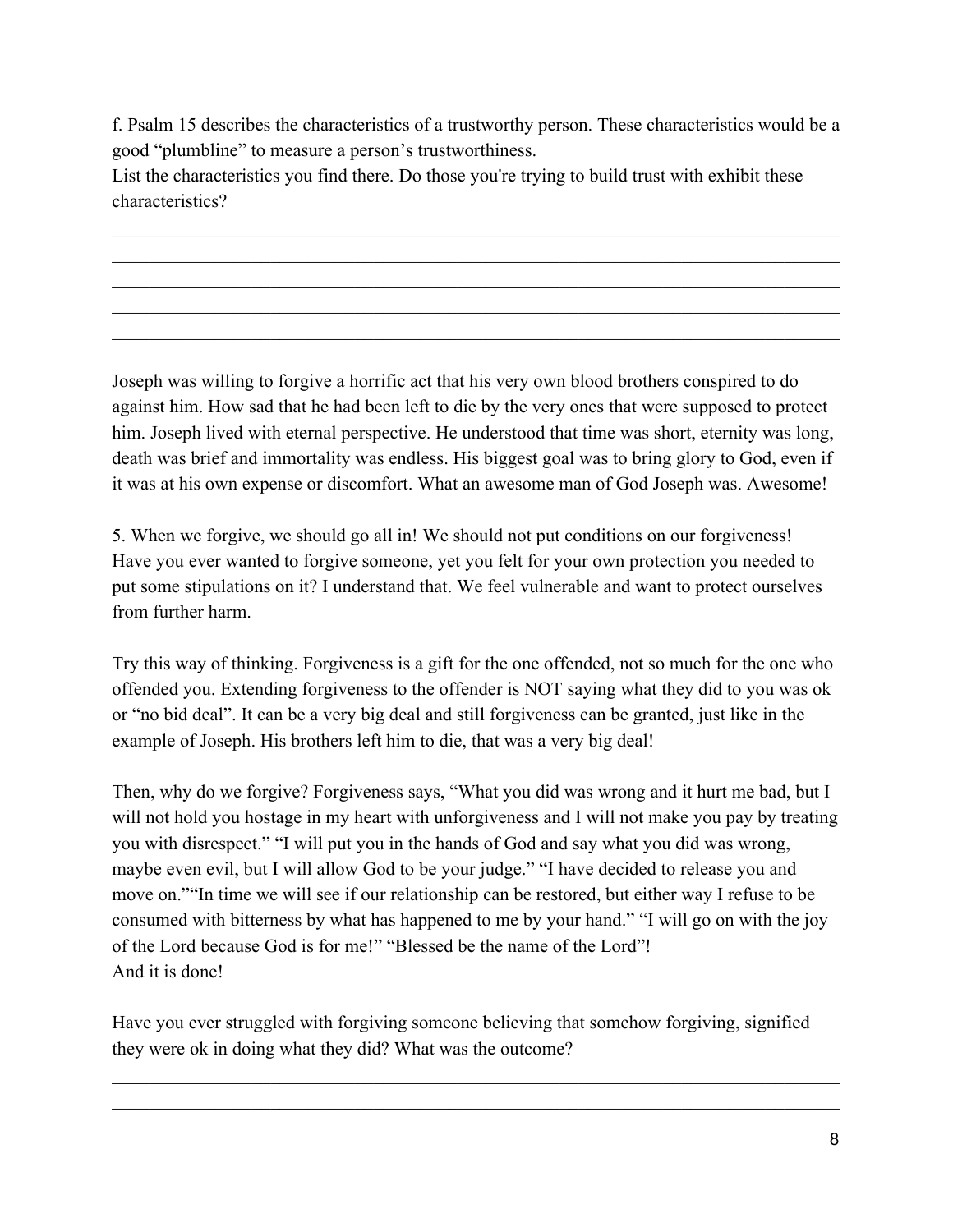What did you learn in the process?

Let's move on from the season of settling accounts and allow God to fight that battle for us. He is fully capable of doing that. He can fight that battle for you and bring you out with great blessing. Don't worry about the life of the one who continues to live in sin and wreck the lives of those around him/her. God will deal with them. Just trust God, obey Him and walk your walk!

 $\mathcal{L}_\mathcal{L} = \{ \mathcal{L}_\mathcal{L} = \{ \mathcal{L}_\mathcal{L} = \{ \mathcal{L}_\mathcal{L} = \{ \mathcal{L}_\mathcal{L} = \{ \mathcal{L}_\mathcal{L} = \{ \mathcal{L}_\mathcal{L} = \{ \mathcal{L}_\mathcal{L} = \{ \mathcal{L}_\mathcal{L} = \{ \mathcal{L}_\mathcal{L} = \{ \mathcal{L}_\mathcal{L} = \{ \mathcal{L}_\mathcal{L} = \{ \mathcal{L}_\mathcal{L} = \{ \mathcal{L}_\mathcal{L} = \{ \mathcal{L}_\mathcal{$ 

 $\mathcal{L}_\mathcal{L} = \{ \mathcal{L}_\mathcal{L} = \{ \mathcal{L}_\mathcal{L} = \{ \mathcal{L}_\mathcal{L} = \{ \mathcal{L}_\mathcal{L} = \{ \mathcal{L}_\mathcal{L} = \{ \mathcal{L}_\mathcal{L} = \{ \mathcal{L}_\mathcal{L} = \{ \mathcal{L}_\mathcal{L} = \{ \mathcal{L}_\mathcal{L} = \{ \mathcal{L}_\mathcal{L} = \{ \mathcal{L}_\mathcal{L} = \{ \mathcal{L}_\mathcal{L} = \{ \mathcal{L}_\mathcal{L} = \{ \mathcal{L}_\mathcal{$ 

Colossians 3:8 - Rid yourself of these things:

Hebrews 12:15 - watch out for the "bitter-root", it causes more trouble!

Here are the top four excuses people use a reason not to forgive!

- 1. they are not sorry
- 2. they have not apologized
- 3. they will offend me again
- 4. If I forgive they will go without paying a price.

Let's examine that way of thinking.

Ok, so maybe they are not sorry. Maybe they never will be sorry. Does that mean you will not forgive and then you will have to let unforgiveness destroy your peace, your joy and your sound mind? How does that help? Take the power away from the sin through forgiveness and release it so that God can bring you the gift of peace, joy and an anxiety free life. Forgiveness is for you, remember?

They will offend again. Well, that may very well be true, but you are not a doormat and if it is proven over time that this person cannot keep their promises, or hold to truth then you can adjust your relationship then. You have the ability to control your future decisions based upon the leading of the Holy Spirit.

They will not pay a price. It is not up to us to impose punishment for sin. Allow God to be God. He is so much better at that than we are. We may be too strict or too lenient.

You are successful in God's eyes if you extend forgiveness, it is not the outcome of the conflict that is your responsibility. Let God be sovereign there.

Ephesians 4:30-32. Let's not sadden the Holy Spirit by the way we treat one another. Write down your thoughts about this scripture.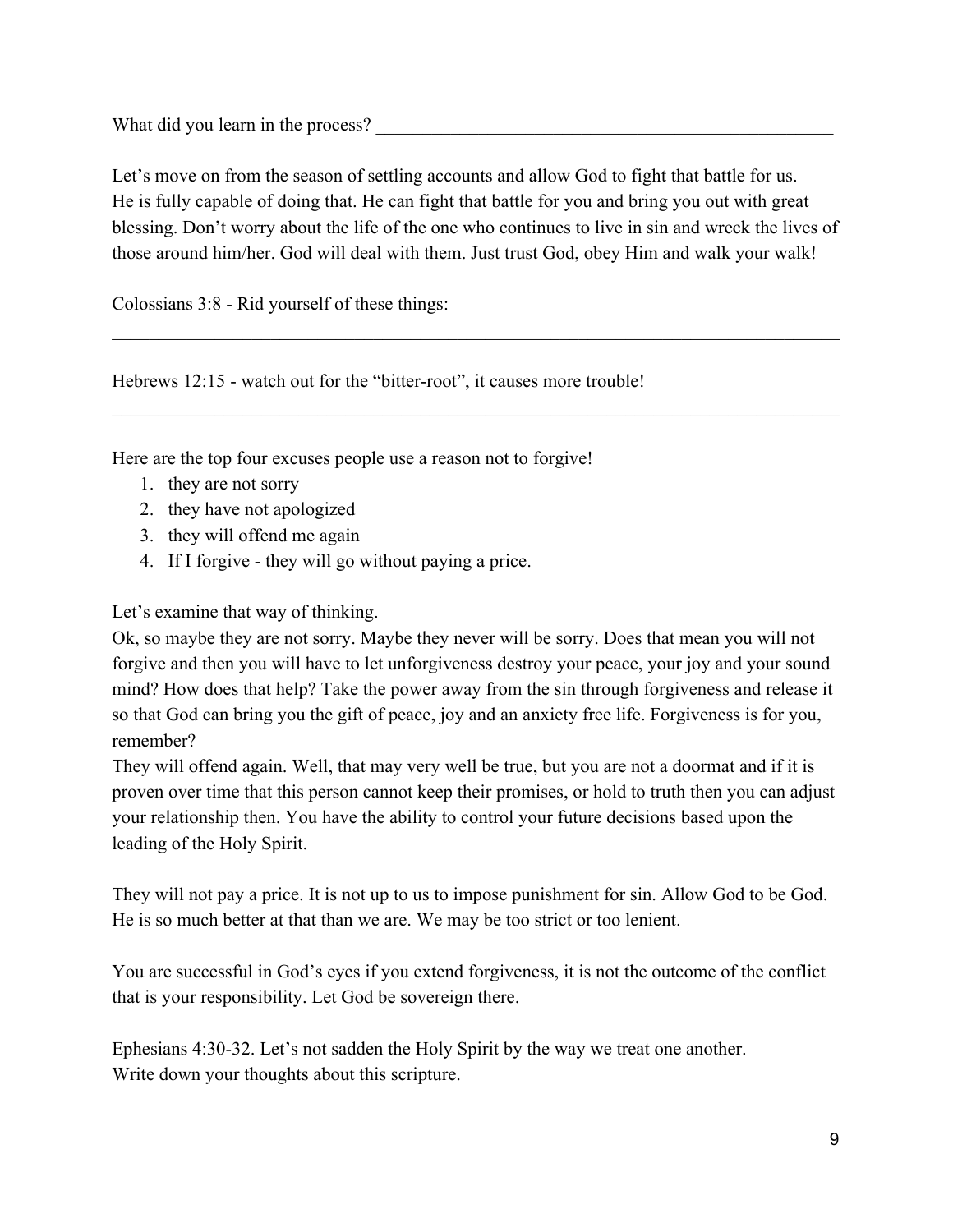Some offenses will have consequences. King David carried a heavy consequences because of his sin of adultery with Bathsheba. Their child died and his family was in turmoil ever since. This was part of the direct consequence to his sin.

 $\mathcal{L}_\mathcal{L} = \{ \mathcal{L}_\mathcal{L} = \{ \mathcal{L}_\mathcal{L} = \{ \mathcal{L}_\mathcal{L} = \{ \mathcal{L}_\mathcal{L} = \{ \mathcal{L}_\mathcal{L} = \{ \mathcal{L}_\mathcal{L} = \{ \mathcal{L}_\mathcal{L} = \{ \mathcal{L}_\mathcal{L} = \{ \mathcal{L}_\mathcal{L} = \{ \mathcal{L}_\mathcal{L} = \{ \mathcal{L}_\mathcal{L} = \{ \mathcal{L}_\mathcal{L} = \{ \mathcal{L}_\mathcal{L} = \{ \mathcal{L}_\mathcal{$  $\mathcal{L}_\mathcal{L} = \{ \mathcal{L}_\mathcal{L} = \{ \mathcal{L}_\mathcal{L} = \{ \mathcal{L}_\mathcal{L} = \{ \mathcal{L}_\mathcal{L} = \{ \mathcal{L}_\mathcal{L} = \{ \mathcal{L}_\mathcal{L} = \{ \mathcal{L}_\mathcal{L} = \{ \mathcal{L}_\mathcal{L} = \{ \mathcal{L}_\mathcal{L} = \{ \mathcal{L}_\mathcal{L} = \{ \mathcal{L}_\mathcal{L} = \{ \mathcal{L}_\mathcal{L} = \{ \mathcal{L}_\mathcal{L} = \{ \mathcal{L}_\mathcal{$ 

Offenses like stealing, sexual offenders, gossips, adulterers, murderers etc. all carry heavy penalties. In other cases you might be able to say; "Forgive them for they know not what they do."

We have the ability to choose life to flow in our hearts again, after an offense ripped through our life and shredded our heart, we may feel like we will never be the same. You are right, you will never be the same but you can be stronger, even better, more mature in Christ because of it. You may even be thankful for it one day, in an odd way the things you learned through the trial will be so valuable to you, you would almost say you would go through it again, to be transformed the way God transform you! May God's blessings be poured out over you.

Isn't God good? He takes our pain and suffering and uses it to mature us and make us vessels of honor and pillars of truth. Only God can do that!

6. After forgiveness is granted, we need to love that person unconditionally. Jesus gives us 4 specific directives (actions) we must do to love our enemies.

#### *Turn to Matthew 5:4348. Read through these verses thoughtfully and slowly.*

Here in these verses Jesus gives us tools that if done with love and through the power of the Holy Spirit, have the power in them to break the hearts of sinners, convict the prodigal, and humble the prideful and arrogant man/woman.

What are we called to do to those we don't like.

- a. \_\_\_\_\_\_\_\_\_\_\_\_\_\_\_\_\_\_\_\_\_\_ your enemies.
- b.  $\blacksquare$  bless those who curse us.
- c.  $\frac{1}{2}$   $\frac{1}{2}$  to those who hate you.
- d.  $\frac{1}{2}$  for those who have used you.
- If we only love those who are lovely to us, then what do we do different than the heathen? (v.47) Anyone can love those that show them love.